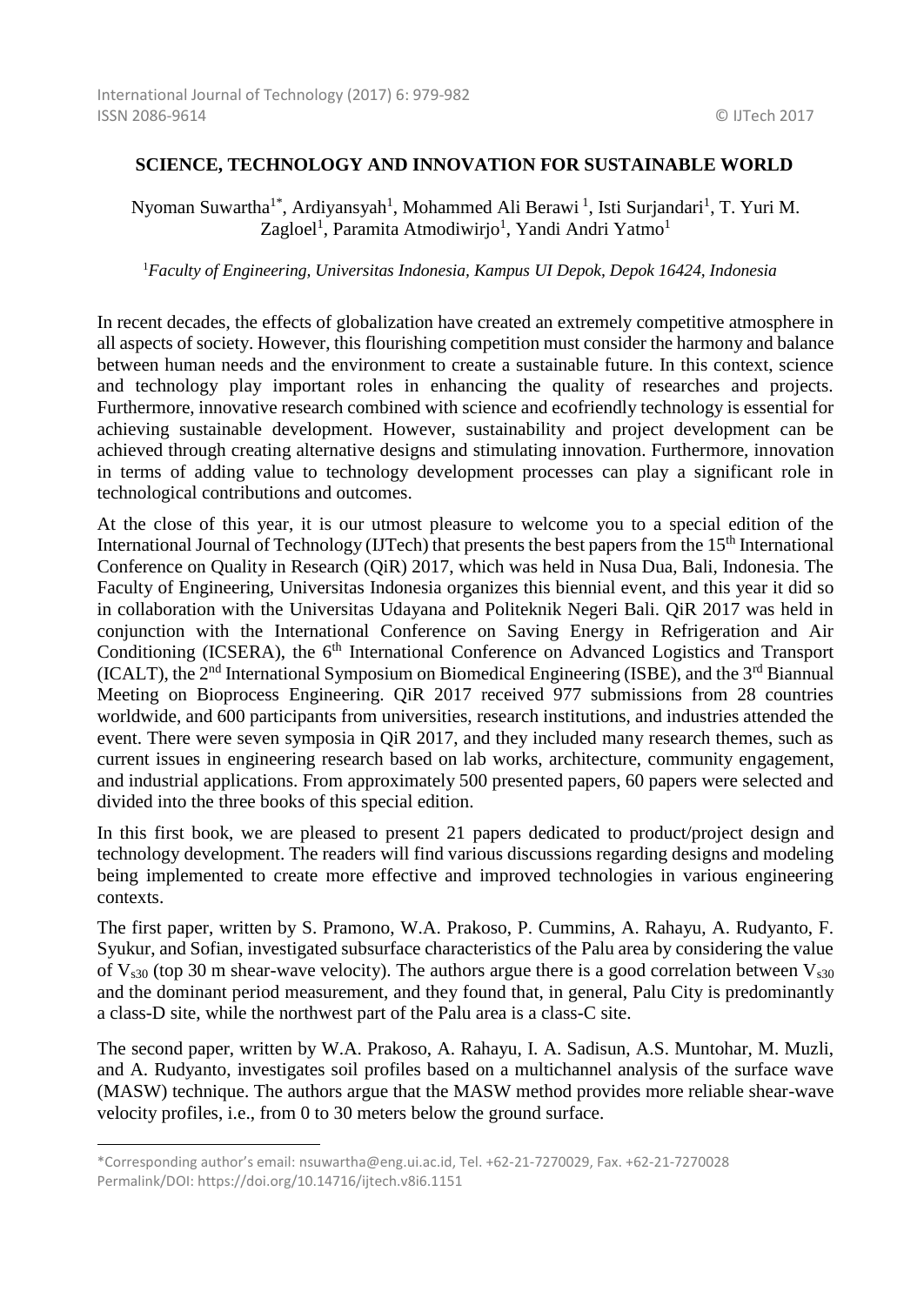The third paper, written by L.E. Hutabarat and T. Ilyas, determines a benchmark and performs an analysis of sustainable counter measures for land subsidence induced by groundwater extraction in the urban areas of Jakarta city using a continuous monitoring system and an integrated data management system. The authors argue that land subsidence was found to have a strong association with groundwater extraction.

The fourth paper, written by E. Bahsan, G.S.B. Andari, S. Pramiarsih, and S.A. Latief, investigates the geotechnical characteristics of solid waste materials from a typical urban landfill in Indonesia. The authors argue that the cohesion value of the waste material aligns with the initial compression: higher compression results in higher cohesion, while the contrary applies to the friction angle. Furthermore, the waste materials' bearing capacity (also the strength characteristics) shows a linear increase in line with the depth.

The fifth paper, written by D.R. Pujiastuti and N. Suwartha, investigates the concentration changes in ammonia and nitrate in shrimp farm wastewater by applying biofloc technology combined with Effective Microorganisms 4 (EM4). The authors argue that this innovative combination is successful in removing up to 88.9% of the ammonia and nitrate waste from shrimp farm wastewater.

The sixth paper, written by C.R. Priadi, E. Suleeman, L. Darmajanti, S. Novriaty, N. Suwartha, R. Resnawati, R. Handayani, G.L. Putri, E. Felaza, and T. Tjahjono, investigates the enablers of, barriers to, and opportunities for early adoption of water recycling in the business sector of the Greater Jakarta region of Indonesia, and it highlights the possibilities of water recycling's wider implementation to reduce water stress. The authors argue that recycled water should be mostly used for purposes with minimal direct contact to minimize the negative responses from the public.

The seventh paper, written by J. Sjah and E. Vincens, presents a set of numerical simulations of different 2D boundary-value problems to validate a "smoothed-particle hydrodynamics"- "arbitrary Lagrangian-Eulerian" (SPH-ALE) code. The authors argue that the deviations found were of the same order of magnitude as for the circular cylinder, which validated the numerical code.

The eighth paper, written by H. Purnomo, R. Nursani, S. Mentari, S.A. Rahim, and E. Tjahjono, discusses the behavior of a full-scale shear key connection without epoxy joining two concrete blocks, representing segmental precast concrete, at which two external forces load the blocks. The authors argue that the numerical and experimental results produce an almost similar relation of shear stress at the male shear key and the vertical displacements of the upper block relative to the lower concrete block.

The ninth paper, written by I. Katili, I.J. Maknun, E. Tjahjono, and I. Alisjahbana, presents an application of the DKMQ24 element for error estimation using error estimator Z2 and various recovery methods, such as Averaging (AVR), Projection (PROJ), and Superconvergent Patch Recovery (SPR). The authors argue that the AVR and SPR methods gave better results than the PROJ method.

The tenth paper, written by M. Hartono, A. Santoso, and D.N. Prayogo, proposes an integrated model of Kansei, Kano, and QFD to generate more innovative ideas for improvements regarding customer emotional satisfaction and customer delight. A case study in the supporting logistics services has been chosen to validate the proposed model, which helps the company in capturing, measuring, and analyzing the customers' emotional needs, with respect to service attributes.

The eleventh paper, written by B. N. Moch, Komarudin, and M. S. Susilo, examines the use of a Neural Network (NN) to predict fixation points, which are the stopping locations of eye movements when viewing a picture. The results show that NN produces a MAPE (Mean Absolute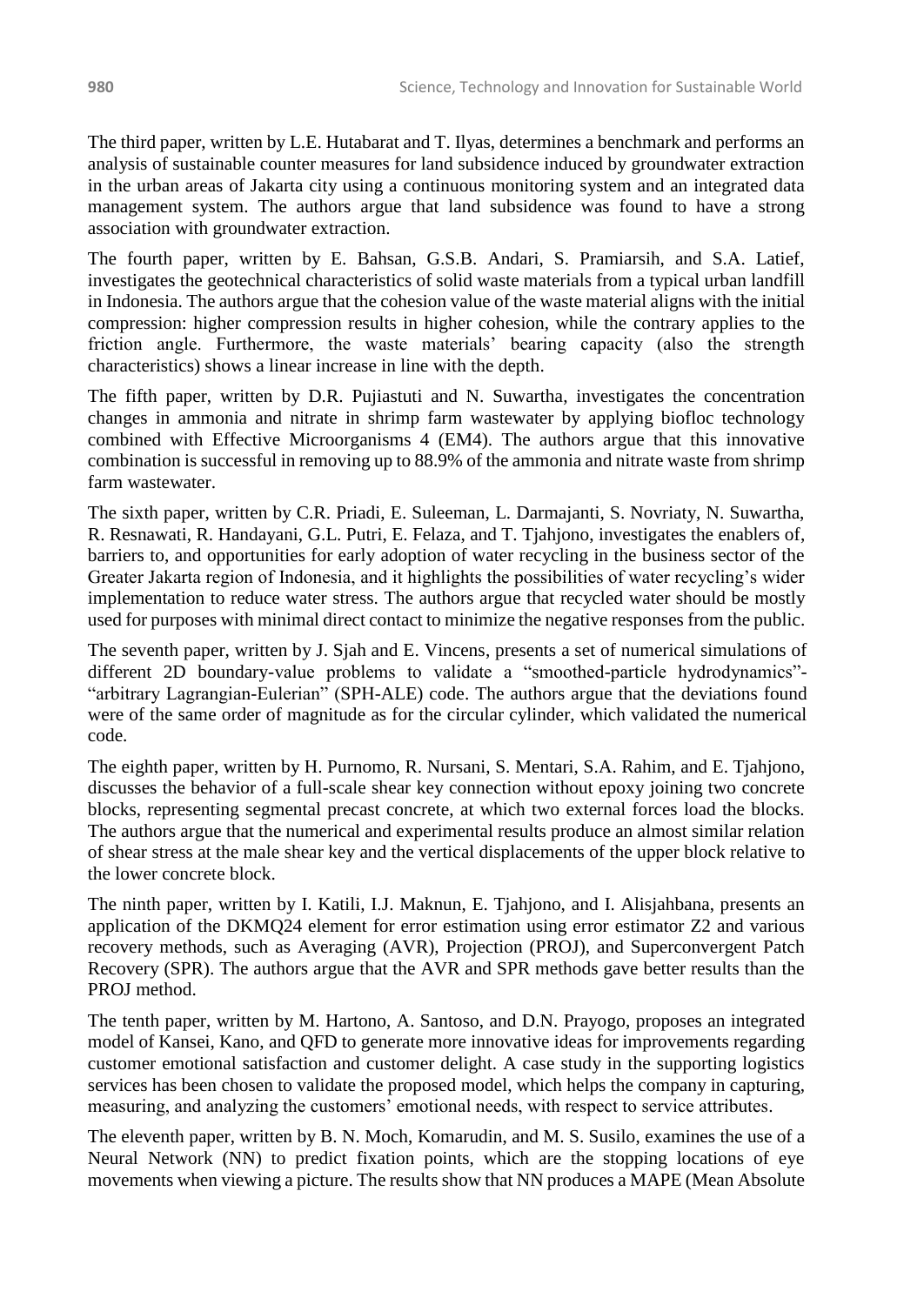Percent Error) around 13-15% and an MSE (Mean Squared Error) of 0.9-1.1%, and it can be used when making decisions for further use, such as in marketing.

The twelfth paper, written by M.A. Puspasari, H. Iridiastadi, I.Z. Sutalaksana, and A. Sjafruddin, evaluates the driving duration effect toward Electroencephalogram (EEG) fluctuation and determines the best EEG parameter related to fatigue. This study has practical implications for transport safety. Using three hours of driving in a medium fidelity driving simulator, the results show that an EEG signal, particularly RPR theta, can be used as a practical parameter for detecting fatigue when driving.

The thirteenth paper, written by B.M. Iqbal, A.O. Moeis, and R. Krissalam, examines the actual design of the Tactical Commander Console (TACCO) to further determine the most ergonomic design configuration. The TACCO design was reviewed in terms of the panel's distance and tilt angle, as well as the chair's height. The results show that the most ergonomic TACCO design has a panel distance of 10 cm, a tilt angle of 60˚, and a chair height of 29.5 cm.

The fourteenth paper, written by B. Prastyatama and A. Maurina, presents an argument that material studies could establish a connection between the intangible and the tangible, between dwelling and building. Drawing on Heidegger's proposition on dwelling, the authors propose a set of criteria to allow more meaningful material studies of the built environment.

The fifteenth paper, written by I. Juwono, discusses the role of natural materials in traditional architecture, addressing the relationship between the preservation of the environment and the use of natural building materials in the traditional houses in Flores, Nusa Tenggara Timur.

The sixteenth paper, written by E. Too, T. Le, and W.Y. Yap, examines the role of project governance in the new low-cost carrier hub known as Kuala Lumpur International Airport 2 (KLIA2). The authors highlight the importance of an effective project governance framework with clear decision-making responsibilities to assure successful management of the project's scope.

The seventeenth paper, written by Y. Latief, M.A. Berawi, A.B. Koesalamwardi, L.S. Riantini, and J.S. Petroceany, identifies the design parameters of the near Zero Energy House (nZEH) and its best practices in tropical climates, including Indonesia. The authors argue that the ideal nZEH design parameters in tropical areas include a passive design, fenestration, indoor lighting arrangements, and the use of photovoltaic panels (PV).

The eighteenth paper, written by M.A. Berawi, P. Miraj, A.R.B. Berawi, and R. Agdhitya, considers development prospects and regional characteristics, as well as added value, to increase competitiveness in terms of infrastructure, technological readiness, and urban development. The authors argue that developing the area around the new city of Walini has the potential to improve regional competitiveness by attracting new business and generating more revenues from the railway project.

The nineteenth paper, written by A. Kusuma, N. Tinumbia, and P. L. Bakdirespati, examines the travel characteristics of potential High-Speed Train (HST) passengers, which is critical in predicting HST demand. The authors argue that the passenger traffic vehicle surrenders the benefit of choosing HST in comparison with the existing transport modes and that passengers traveling from Jakarta could be more easily shifted to the HST than could passengers traveling from Bandung.

The twentieth paper, written by A. Purba, F. Nakamura, D. Herianto, I.W. Diana, M. Jafri, and Ch. Niken, identifies the main aspects of transit system service quality within a tourism-education city and a business city. The authors argue that the users' level of dependency on the mode.